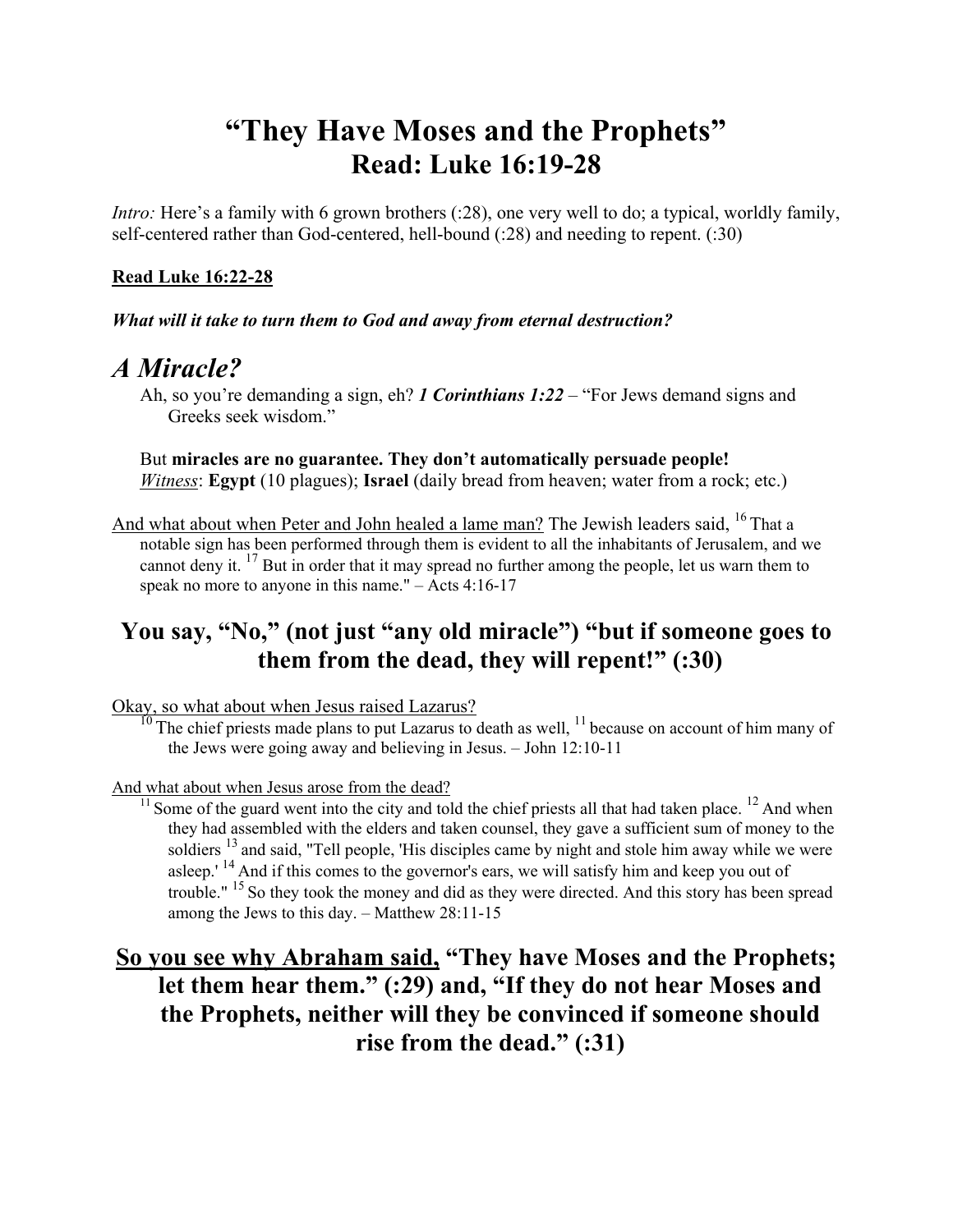"They have Moses and the Prophets"

**Q: Who are "they"?**

**A:** The 5 brothers

#### **Q: In what sense did they "have" Moses and the Prophets?**

**A:** They had their teachings and prophecies *written down*.

The brothers – and, in fact, *all the Jews* – had the Old Testament Scriptures. The writings extended 1,500 years back to Moses; 1,000 years to David; 700 years back to Isaiah and Joel, etc.

# *They had an Old Book!*

Reliance on old sacred writings was not a new idea.

- **An Old Book moved Josiah. The reforms of Josiah** in 2 Kings 22-23/**2 Chron. 34-35** were started because of a love for the Lord and were accelerated and focused based on the discovery of an old book. He....
	- $\circ$  Tore his clothes in fear of wrath to come
	- o Wept over sin
	- o Sought out a prophet of God
	- o Read the Law to the people
	- o "Made" the people "serve the Lord their God"
	- o Re-established the keeping of the Passover....
	- o And he was told, "Because your heart was tender, and you humbled yourself before God when you heard His words...." he would be spared from God's coming punishment against the disobedient.

### **An Old Book persuaded people.**

- o **Enlightened two disciples on the road.** Luke 24:27 Beginning at Moses and all the Prophets, [Jesus] expounded to them in all the Scriptures the things concerning Himself.
- o **Converted many people (See all 10 examples of conversion in the book of Acts!):** Act 17:2-4 [In Thessalonica] Paul went in, as was his custom, and on three Sabbath days he reasoned with them from the Scriptures, <sup>3</sup> explaining and proving that it was necessary for the Christ to suffer and to rise from the dead, and saying, "This Jesus, whom I proclaim to you, is the Christ. 4 And some of them were persuaded and joined Paul and Silas, as did a great many of the devout Greeks and not a few of the leading women."
- **Q: Why do you believe in George Washington? A: An old book**
- **How new (or old!) does a book have to be in order to satisfy you that it's true?** 
	- o What about a book only 50 years old? Still before my lifetime! Could I trust it?
	- $\circ$  I don't even trust half of what today's newspaper says!
	- o The *age* of a writing is not what makes it reliable or unreliable; it's the *source*!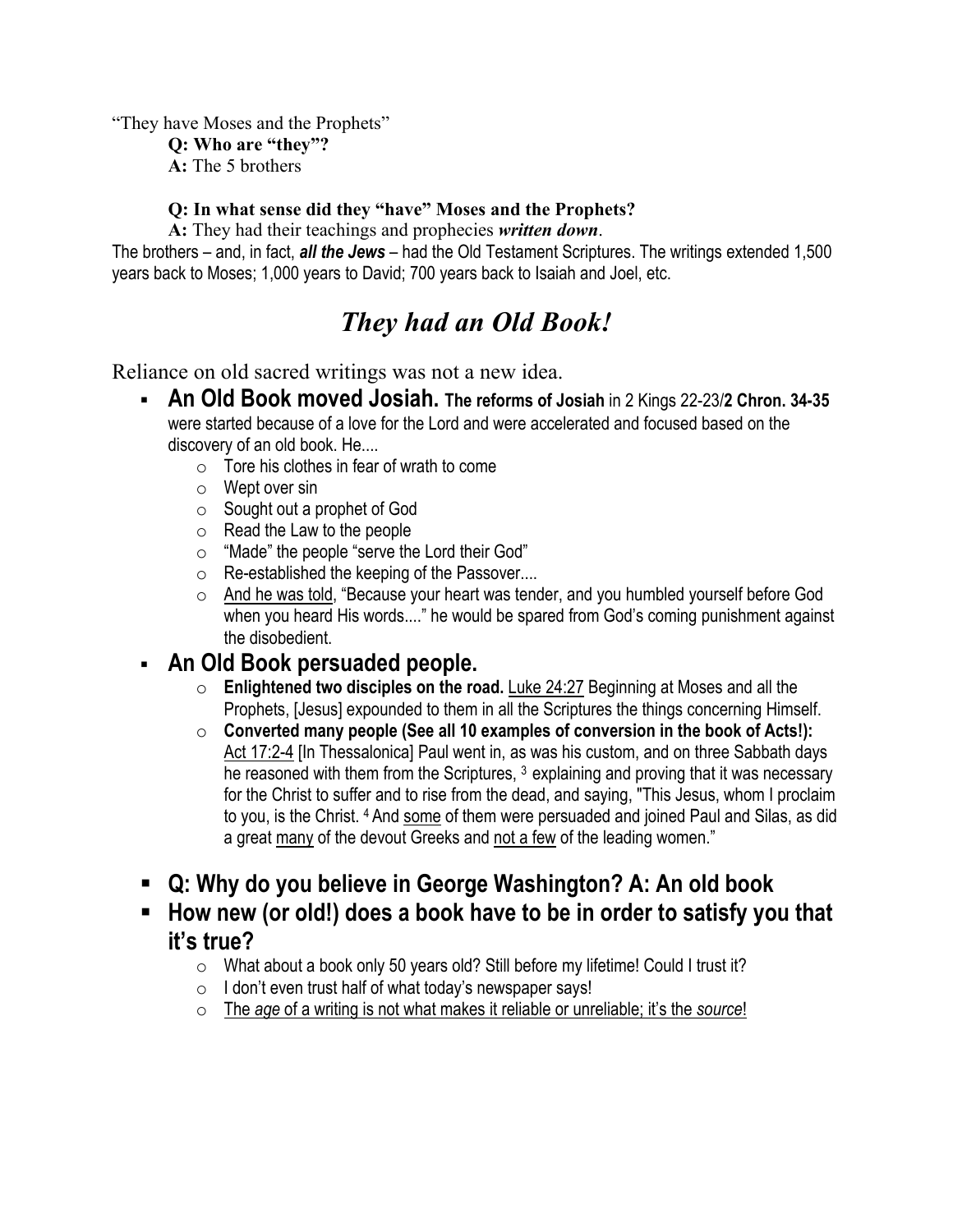**Remember who is speaking in Luke 16.** The fact that Abraham (who is mentioned some 75 times in the NT) is SPEAKING in the NT, some 2,000 years after his death, reminds me of Jesus quoting, "I AM the God of Abraham…."

God had been saying that ever since Abraham died!

- **To Isaac**: "I am the God of Abraham your father." **Gen. 26:24 To Jacob**: "I am the LORD, the God of Abraham your father and the God of Isaac." **Gen. 28:13**
- **Jesus drove home the point of the verb tense** in Matthew 22:32/Mark 12:26: "As for the dead being raised, have you not read in the book of Moses, in the passage about the bush, how God spoke to him, saying, 'I am the God of Abraham, and the God of Isaac, and the God of Jacob'?"
- **Jesus made an argument based on the tense of a verb in a single verse** … that had been written 1,500 years before in *AN OLD BOOK!* He showed that when God spoke to Moses from the burning bush He stated that "I am" the God of Abraham, Isaac, and Jacob (**Exodus 3:6**) – men who had been dead for hundreds of years. Not WAS, but AM! God "is not the God of the dead, but of the living!" (Tim Smith, Daily Bible Reading Commentary, 9-8- 2009) Jesus uses this to prove that those *men* still exist after death!

That same passage says,

**Exodus 3:14** God said to Moses, "I AM WHO I AM." And he said, "Say this to the people of Israel, 'I AM has sent me to you.'"

So we also see the eternal nature of God – "I AM" – existing across the life spans of many people and in all eternity.

## *Our book is old, but our God is eternal!*

## *So, what do WE have?*

- 1. Moses and the Prophets [See SLIDES]
- 2. Jesus' Miracles [See SLIDES]

AND….

3. The Apostles and The Prophets [See SLIDES]

Homer wrote 1) *The Iliad*, an epic tale of the mythological hero, Achilles, and the Trojan War, and 2) *The Odyssey*, with the Greek hero, Odysseus (Greek, or "Ulysses," Roman), King of Ithaca, a small island in the Ionian Sea, who emerged from the Trojan Horse and had many adventures while making his way home.

"Both books are considered landmarks in human literature and Homer is therefore often cited as the starting point of Western literary and historical tradition. The details of Homer's life are a mystery; some scholars believe that no such man ever existed, and that the works credited to him were actually told and gathered by many people over many centuries. Other stories give various birthplaces and ages for Homer…."

*http://www.answers.com/topic/homer, downloaded 9/13/09.*